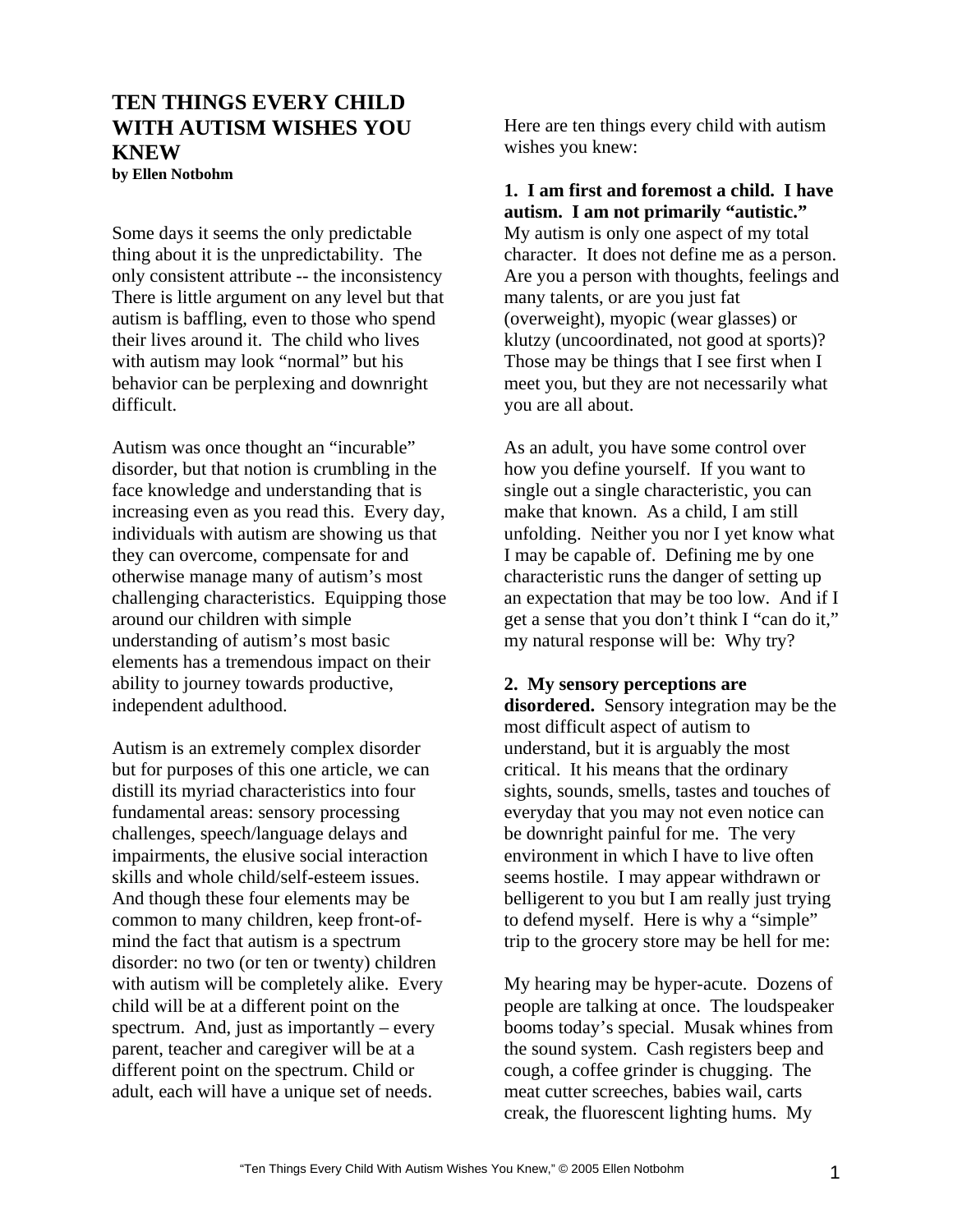brain can't filter all the input and I'm in overload!

My sense of smell may be highly sensitive. The fish at the meat counter isn't quite fresh, the guy standing next to us hasn't showered today, the deli is handing out sausage samples, the baby in line ahead of us has a poopy diaper, they're mopping up pickles on aisle 3 with ammonia….I can't sort it all out. I am dangerously nauseated.

Because I am visually oriented (see more on this below), this may be my first sense to become overstimulated. The fluorescent light is not only too bright, it buzzes and hums. The room seems to pulsate and it hurts my eyes. The pulsating light bounces off everything and distorts what I am seeing -- the space seems to be constantly changing. There's glare from windows, too many items for me to be able to focus (I may compensate with "tunnel vision"), moving fans on the ceiling, so many bodies in constant motion. All this affects my vestibular and proprioceptive senses, and now I can't even tell where my body is in space.

## **3. Please remember to distinguish between** *won't* **(I choose not to) and** *can't*  **(I am not able to).**

Receptive and expressive language and vocabulary can be major challenges for me. It isn't that I don't listen to instructions. It's that I can't understand you. When you call to me from across the room, this is what I hear: *"[\\*&^%\\$#@, Billy.](mailto:*&%5e%25$#@, Billy.  #$%^&*���)* 

*[#\\$%^\\*&^%\\$&\\*………](mailto:*&%5e%25$#@, Billy.  #$%^&*���)*" Instead, come speak directly to me in plain words: "Please put your book in your desk, Billy. It's time to go to lunch." This tells me what you want me to do and what is going to happen next. Now it is much easier for me to comply.

**4. I am a concrete thinker. This means I interpret language very literally.** It's very confusing for me when you say, "Hold your horses, cowboy!" when what you really mean is "Please stop running." Don't tell me something is a "piece of cake" when there is no dessert in sight and what you really mean is "this will be easy for you to do." When you say "It's pouring cats and dogs," I see pets coming out of a pitcher. Please just tell me "It's raining very hard."

Idioms, puns, nuances, double entendres, inference, metaphors, allusions and sarcasm are lost on me.

#### **5. Please be patient with my limited**

**vocabulary.** It's hard for me to tell you what I need when I don't know the words to describe my feelings. I may be hungry, frustrated, frightened or confused but right now those words are beyond my ability to express. Be alert for body language, withdrawal, agitation or other signs that something is wrong.

Or, there's a flip side to this: I may sound like a "little professor" or movie star, rattling off words or whole scripts well beyond my developmental age. These are messages I have memorized from the world around me to compensate for my language deficits because I know I am expected to respond when spoken to. They may come from books, TV, the speech of other people. It is called "echolalia." I don't necessarily understand the context or the terminology I'm using. I just know that it gets me off the hook for coming up with a reply.

**6.** Because language is so difficult for me, **I am very visually oriented**. Please show me how to do something rather than just telling me. And please be prepared to show me many times. Lots of consistent repetition helps me learn.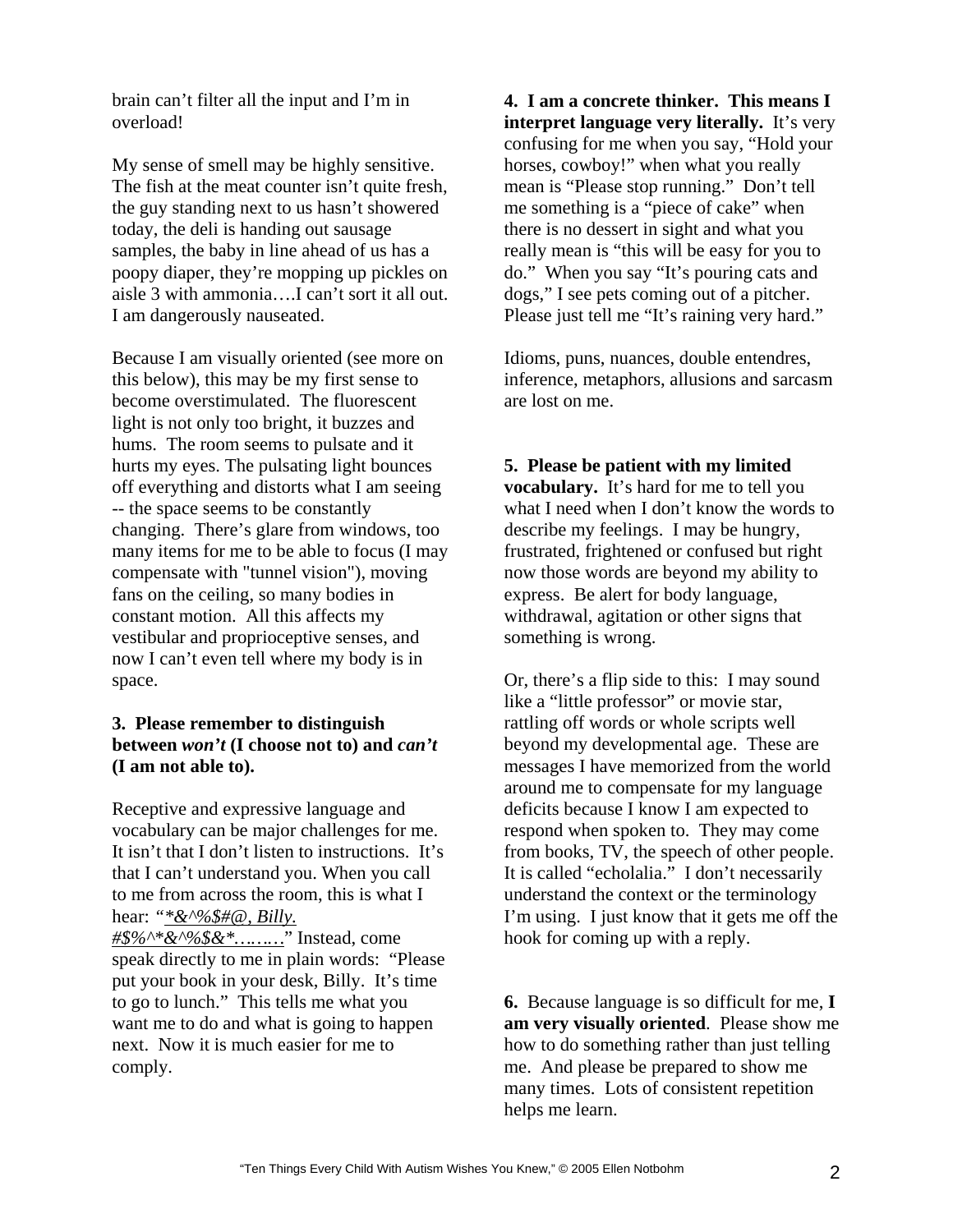A visual schedule is extremely helpful as I move through my day. Like your day-timer, it relieves me of the stress of having to remember what comes next, makes for smooth transition between activities, helps me manage my time and meet your expectations. Here's a great website for learning more about visual schedules: [www.cesa7.k12.wi.us/sped/autism/structure/](http://www.cesa7.k12.wi.us/sped/autism/structure/str11.htm) [str11.htm](http://www.cesa7.k12.wi.us/sped/autism/structure/str11.htm) .

I won't lose the need for a visual schedule as I get older, but my "level of representation" may change. Before I can read, I need a visual schedule with photographs or simple drawings. As I get older, a combination of words and pictures may work, and later still, just words.

**7. Please focus and build on what I can do rather than what I can't do**. Like any other human, I can't learn in an environment where I'm constantly made to feel that I'm not good enough and that I need "fixing." Trying anything new when I am almost sure to be met with criticism, however "constructive," becomes something to be avoided. Look for my strengths and you will find them. There is more than one "right" way to do most things.

## **8. Please help me with social interactions.**

It may look like I don't want to play with the other kids on the playground, but sometimes it's just that I simply do not know how to start a conversation or enter a play situation. If you can encourage other children to invite me to join them at kickball or shooting baskets, it may be that I'm delighted to be included.

I do best in structured play activities that have a clear beginning and end. I don't know how to "read" facial expressions, body language or the emotions of others, so I appreciate ongoing coaching in proper social responses. For example, if I laugh when Emily falls off the slide, it's not that I think it's funny. It's that I don't know the proper response. Teach me to say "Are you OK?"

## **9. Try to identify what triggers my**

**meltdowns.** Meltdowns, blow-ups, tantrums or whatever you want to call them are even more horrid for me than they are for you. They occur because one or more of my senses has gone into overload. If you can figure out why my meltdowns occur, they can be prevented. Keep a log noting times, settings, people, activities. A pattern may emerge.

Try to remember that all behavior is a form of communication. It tells you, when my words cannot, how I perceive something that is happening in my environment.

*Parents, keep in mind as well: persistent behavior may have an underlying medical cause. Food allergies and sensitivities, sleep disorders and gastrointestinal problems can all have profound effects on behavior.* 

**10. If you are a family member, please love me unconditionally**. Banish thoughts like, "If he would just……" and "Why can't she….." You did not fulfill every last expectation your parents had for you and you wouldn't like being constantly reminded of it. I did not choose to have autism. But remember that it is happening to me, not you. Without your support, my chances of successful, self-reliant adulthood are slim. With your support and guidance, the possibilities are broader than you might think. I promise you – I am worth it.

And finally, three words: Patience. Patience. Patience. Work to view my autism as a different ability rather than a disability. Look past what you may see as limitations and see the gifts autism has given me. It may be true that I'm not good at eye contact or conversation, but have you